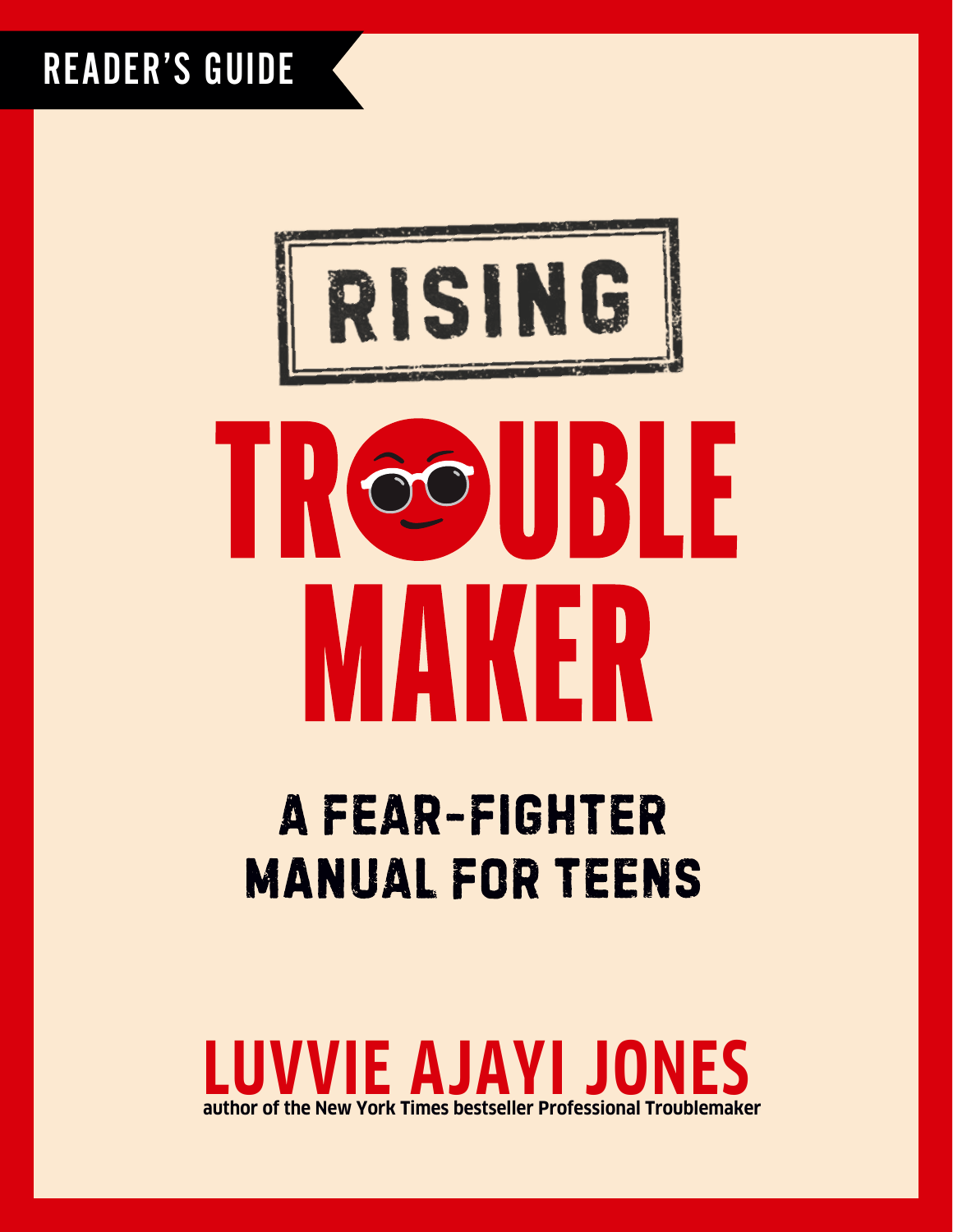

*"Offers invaluable advice with refreshing forthrightness and brutal honesty to teens."*

**--Booklist starred review**

*The goal of dismantling fear is presented in an easy-to-understand format that makes it seem possible. Overall, the narrative's humor and humility make for an engaging and thought-provoking read."* **--Kirkus Reviews**

*[Rising Troublemaker: A Fear-Fighter Manual for Teens](https://www.penguinrandomhouse.com/books/704765/rising-troublemaker-by-luvvie-ajayi-jones/)*, is the young readers edition of Luvvie Ajayi Jones' New York Times bestseller, Professional Troublemaker.

In Rising Troublemaker, Luvvie uses her honesty and humor to inspire teens to be their bravest, boldest, truest selves, in order to create a world they would be proud to live in.

Luvvie walks tweens and teens through what they must get right within before they can do the things the scary, necessary things; how to use their voice for the greater good; and how to put movement to the voice they've been silencing, because truth-telling is a muscle.

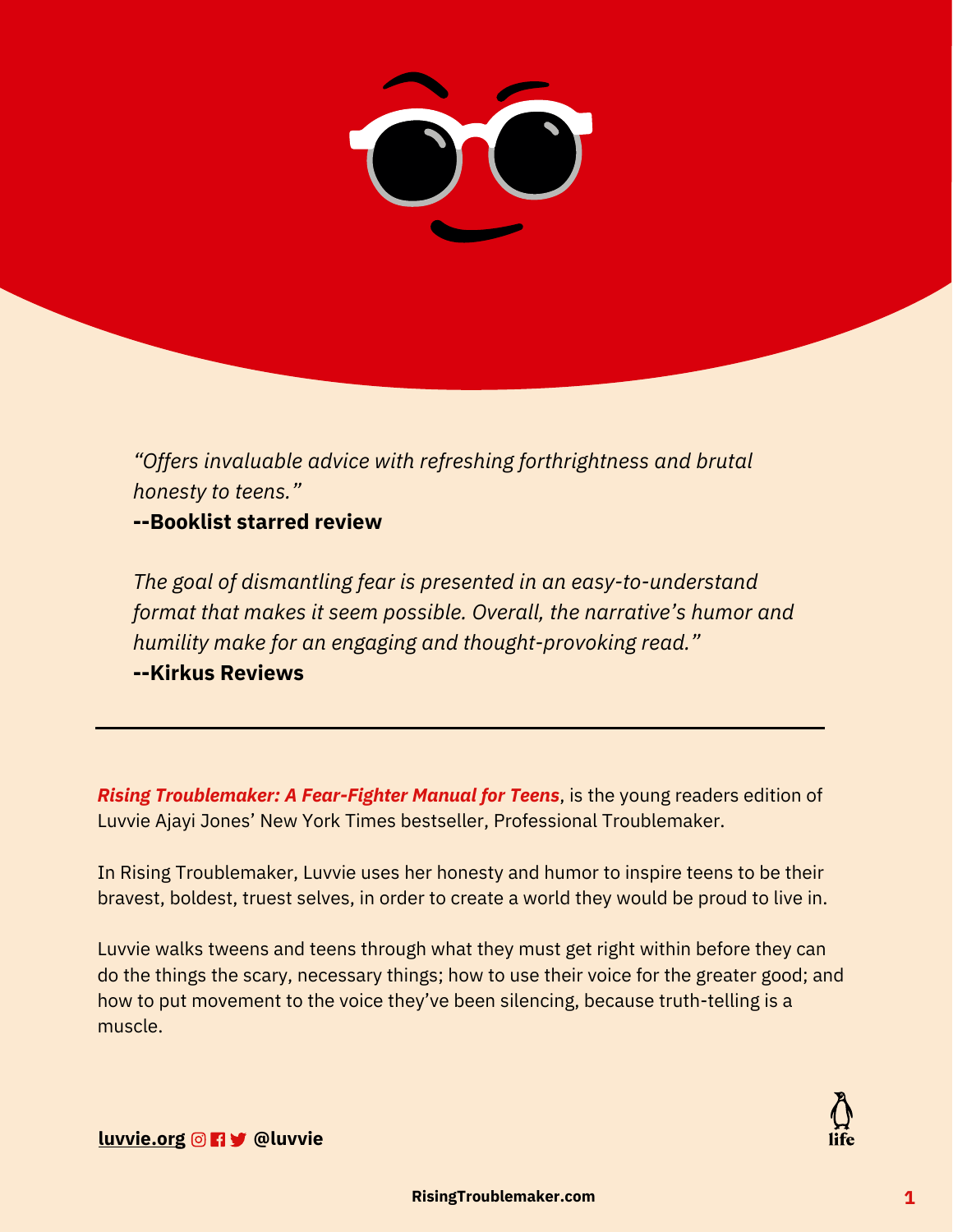Ways to

## SUPPORT RISING TROUBLEMAKER



- **1. Sponsor** Books for Educators
	- **Commit** to buying the book in bulk from an independent or a. small book store.
	- **Email** us at books@aweluv.com with the amount you'd like to b. buy (25, 50, 100, 250, 500… it's up to you), and we'll connect you with a great bookstore!
- **2. Buy** the book for students, members of your organizations, and colleagues.
	- **Host** a book club and use this *Rising Troublemaker* Discussion a. Guide to hold helpful discussions about tackling fear, speaking the truth, and dreaming audaciously.
- **3. Share** gems from *Rising Troublemaker* on social!
	- Find your favorite quote from the book. Share it on social a. media and tag **@Luvvie** + **@ProfessionalTroublemaker**, and use **#RisingTroublemaker**.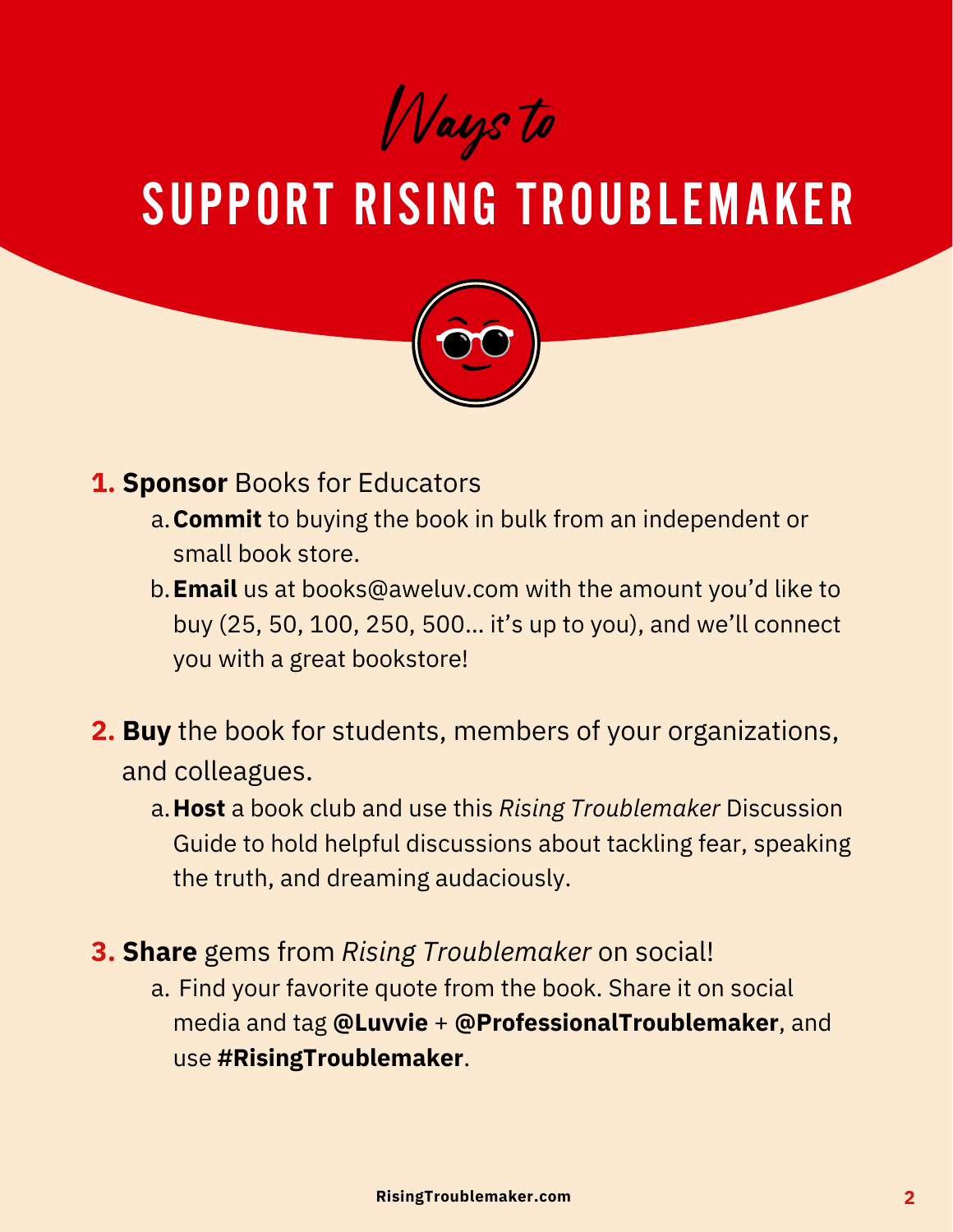

**What's an oríkì? It is a Yoruba word that combines two words to mean "praising your head/mind." Orí is "head" and kì is "to greet or praise." An oríkì is a greeting that praises you through praising your kinship and speaking life to to your destiny. It is your personal hype mantra, and can be spoken or sung.**

**Luvvie lists hers as:**

## LUVVIE PHOUSE JONES

**First of Her Name. Assassin of the Alphabet. Bestseller of Books. Conqueror of Copy. Dame of Diction. Critic of Culture. Sorceress of Side-eyes. Eater of Jollof Rice. Rocker of Fierce Shoes. Queen of the Jones Kingdom. Taker of Stages. Nigerian Noble and Chi-Town Creator.**

**So, how do you write a simple oríkì for yourself? Here's the formula:**

of

**First Name and Middle Name**

**House Last Name**

**Number of Her / His / Their Name (ie. Juniors are "Second of Their Name")**

**Noun (Occupation or Descriptor)**

**Noun (Thing)**

fun and g*as yourself up!* **Have some and**

**<RisingTroublemaker.com> 3**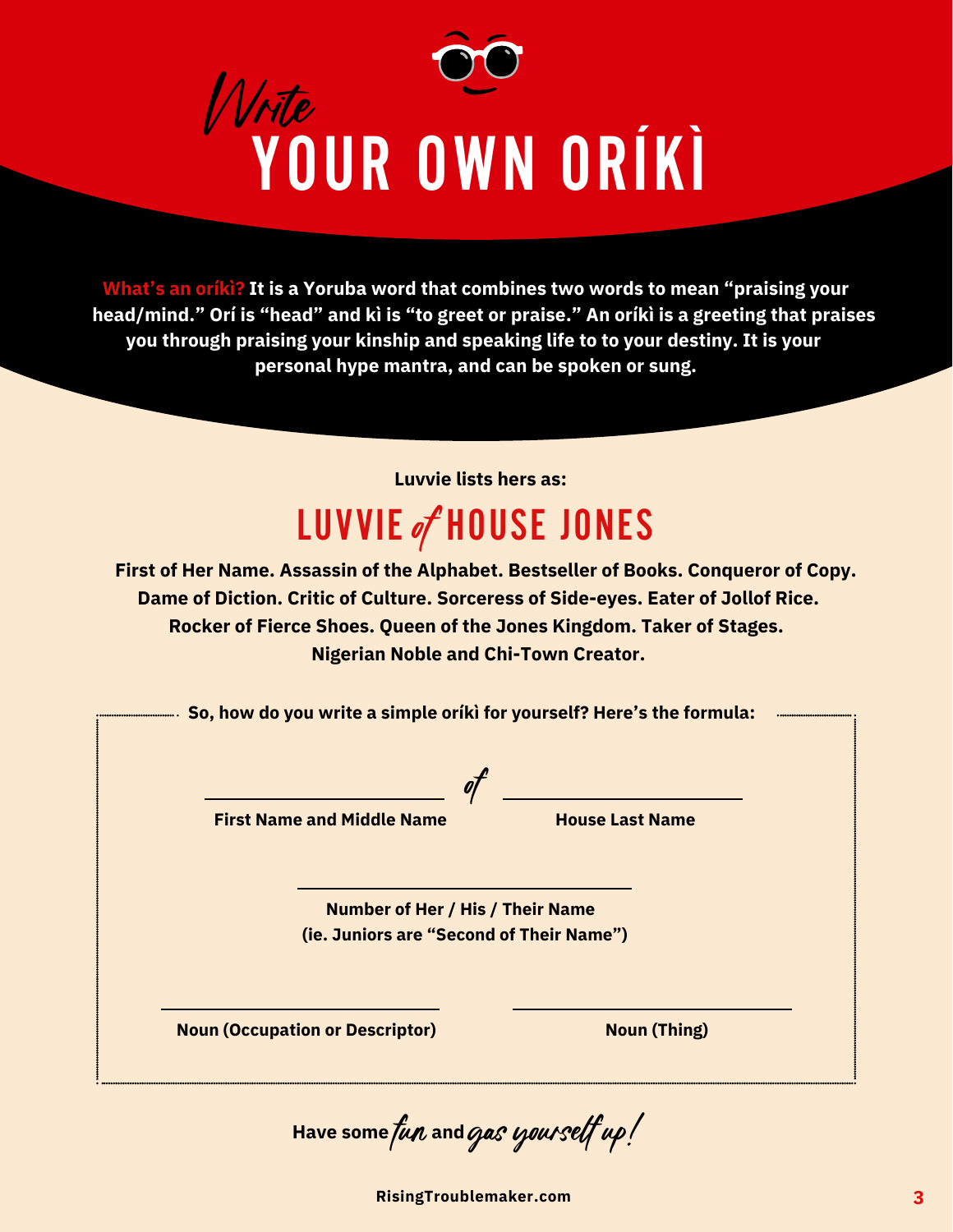

## QUESTIONS AND TOPICS

for Discussion

#### **BE**

**•** In the book, Luvvie defines a Rising Troublemaker as someone who is "committed to speaking the truth, showing up always as themselves, and is almost unable to bow in the face of a world that demands it." **In what way are you a Rising Troublemaker?**

**•** Luvvie uses her grandmother Fúnmiláyò Fálóyin as her personal guide to "troublemaking." **Who in your life serves as inspiration for what it means to be a troublemaker?**

**•** In chapter 3, Luvvie talks about a group of men who get together to buy a mountain, as an example of the importance of dreaming audaciously. **What is a dream you have that feels so big that it scares you? Say it out loud or write it down.**

**•** Luvvie is a big proponent of owning your own dopeness. So right now, own yours! **What are your gifts? Even on your worst day, what makes you amazing?**

**•** We often talk about fear of failure but fear of success is just as real, if not more. **What is something that you succeeded at that you were initially afraid to do? How did you overcome that fear?**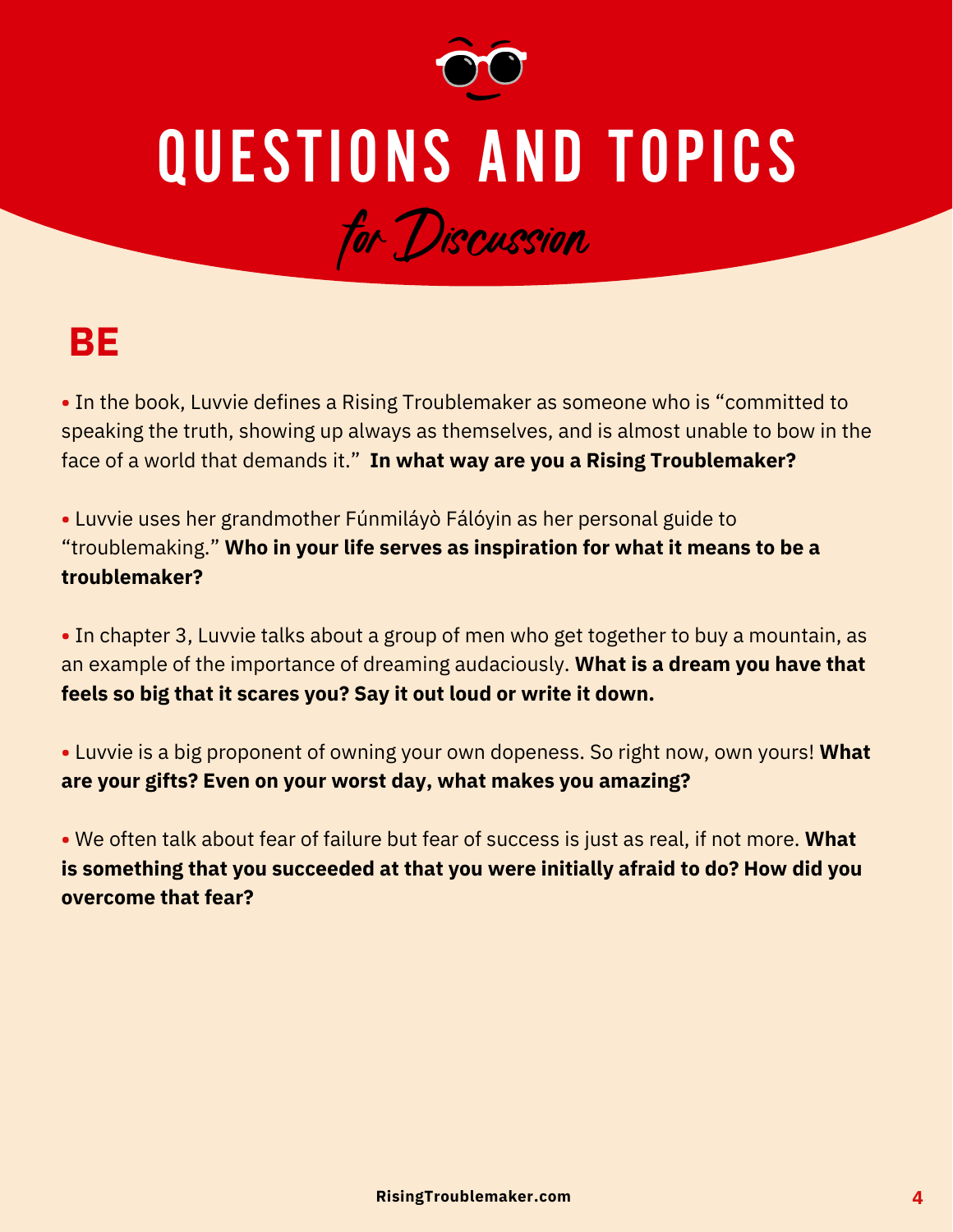

## QUESTIONS AND TOPICS

for Discussion



**•** Luvvie asks herself three questions to think about when she's deciding whether or not to challenge something: Did you mean it? Can you defend it? Can you say it with love? **Talk about a time when you were faced with a challenging moment. Did you speak up? Why or why not? Using these questions now, how might your decision have changed?**

**•** On the topic of advantages in society, Luvvie shares the phrase "spend your privilege," which she learned from activist and teacher Brittany Packnett Cunningham, who learned it from disability rights advocate Rebecca Cokley. **What privileges do you have? What might be a way to spend it on behalf of others in the future?**

**•** In chapter 6, Fail Loudly, Luvvie tells the story of her biggest public fail, and how she used that moment as a stepping stool to be better, smarter, tougher, kinder, and more gracious. **What is a time that you failed at something? What did you learn from that moment?**

**•** Luvvie shares how she finds it hard to ask for more and to ask for help. What holds you back from asking for help when you need it? **When have you asked for more (or help) and someone said "YES?"**

**•** As you were reading Luvvie's stories in Chapter 9, did it make you more uncomfortable to think about asking for more or asking for what you want? **Get curious and write down some of your reflections on this.**

**•** Most of us find boundaries exceptionally challenging. We think we can't afford to tell people our boundaries for fear of making them upset. But when we are silent, we betray ourselves. **What keeps you from establishing boundaries with other people? What lines do you need to draw and why?**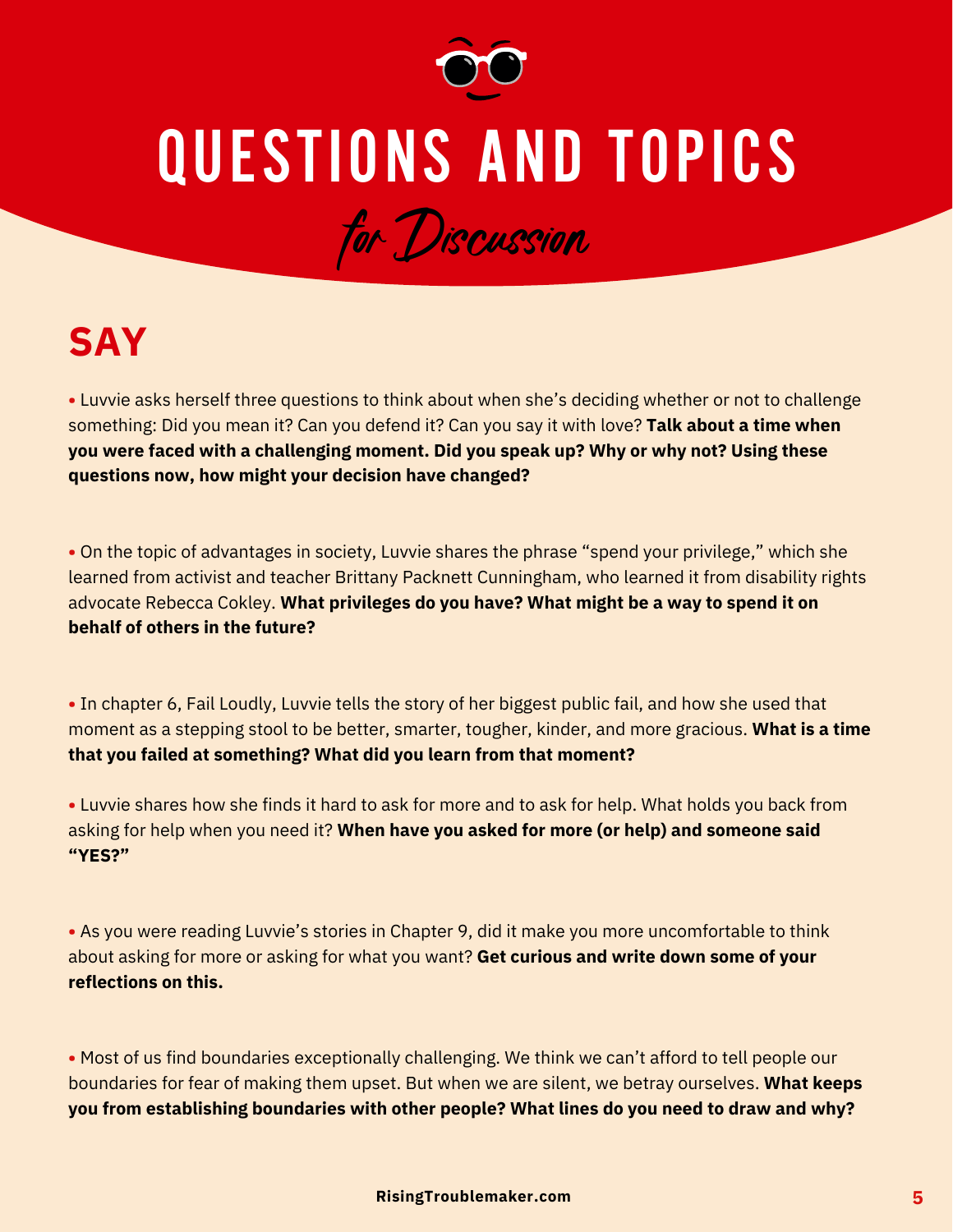

## QUESTIONS AND TOPICS

for Discussion

### **DO**

**•** Luvvie shares this quote from Maya Angelou in chapter 11: "You may not control all the events that happen to you, but you can decide not to be reduced by them." **When unexpected change enters your life, how have you handled it? How might you handle things differently after reading this book?**

**•** Luvvie says, "Niceness might mean saying positive things. But kindness is doing positive things: being thoughtful and considerate, prioritizing people's humanity over everything else." **What is a moment where you were NICE when you should have been KIND?**

**•** In chapter 6, Fail Loudly, Luvvie tells the story of her biggest public fail, and how she used that moment as a stepping stool to be better, smarter, tougher, kinder, and more gracious. **What is a time that you failed at something? What did you learn from that moment?**

**•** We know from Rising Troublemaker that building a squad is critical for every person. As Luvvie puts it, "Curate a crew of people who cheer you on, challenge you, check on you, and are committed to creating an awesome life with you." **Who is in your squad?**

**•** Throughout the book, Luvvie is careful to point out that fear will never go away, but we owe it to yourselves to do the scary stuff anyway. **What is something right now in your life that you're scared of doing, and how are you going to tackle it after reading this book?**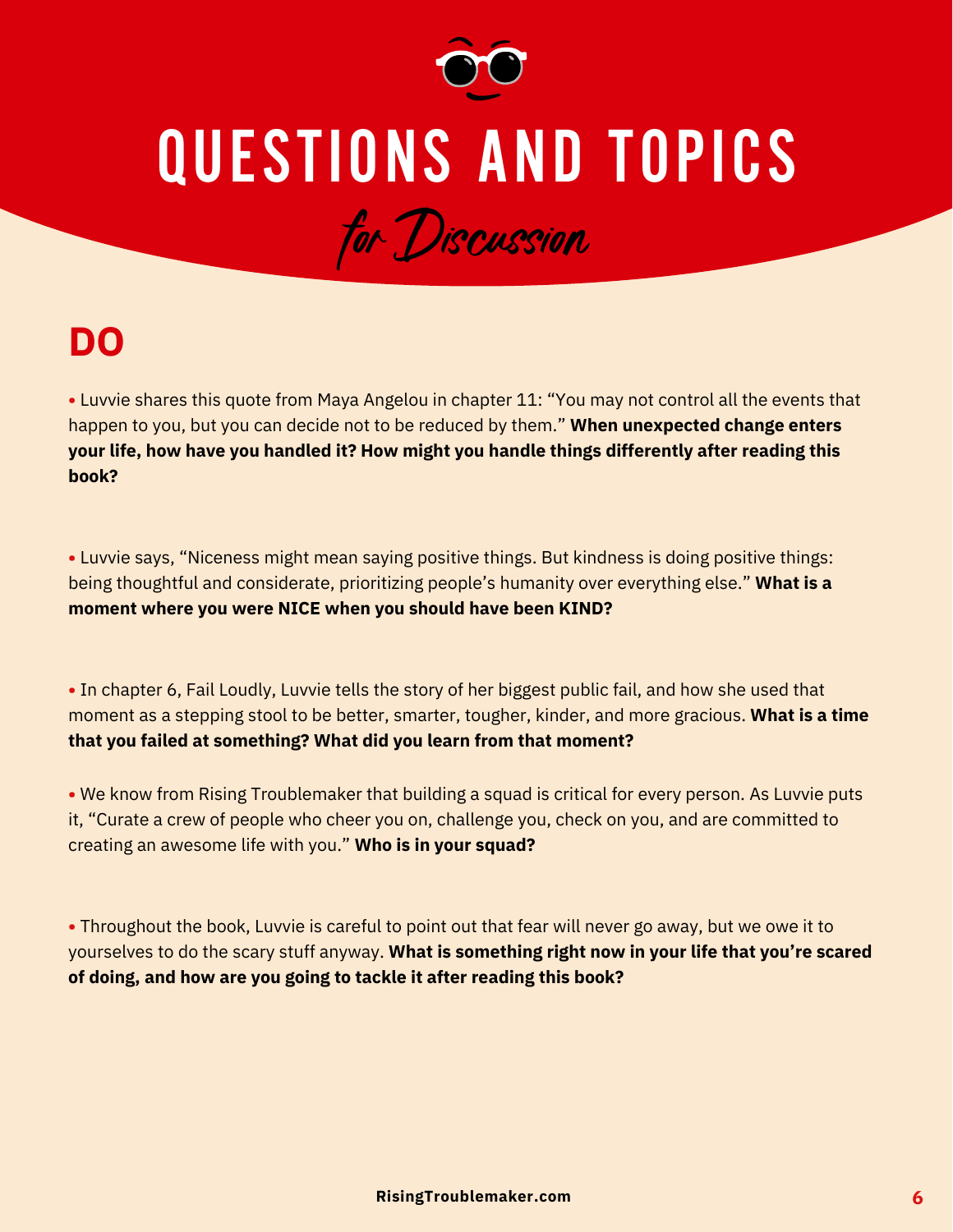

# A Conversation with LUVVIE AJAYI JONES



**How does this book, Rising Troublemaker, compare to Professional Troublemaker, the adult book it was adapted from?**

This is the book I wish I had when I was a teenager. This book's purpose to to make sure young disruptors have everything they need to fight fear, spark change, and speak truth to power. **I wrote this book for young teens and tweens because that there are TOO many things that we didn't learn as young people that we should have.** We were too busy wishing we were grown, not knowing that being an adult is a whole scam. Maybe adults thought we were too young, or maybe the grown ups in our lives didn't have the time because they were also blindsided by what they did not know. **This book affirms and nurtures the Rising Troublemakers so they grow into their professional troublemakerness with confidence.**

#### **Who is this book for?**

It's for the Rising Troublemakers coming into adulthood in this world, for Teen Luvvie, for my nieces and nephews. **I REFUSE to be idle and watch young people stumble over the same blocks I stumbled over, especially when the only thing they need is the information.** The book is geared towards 12-19 year olds to loan young adults the courage to thrive in a world that can make you feel powerless and voiceless.